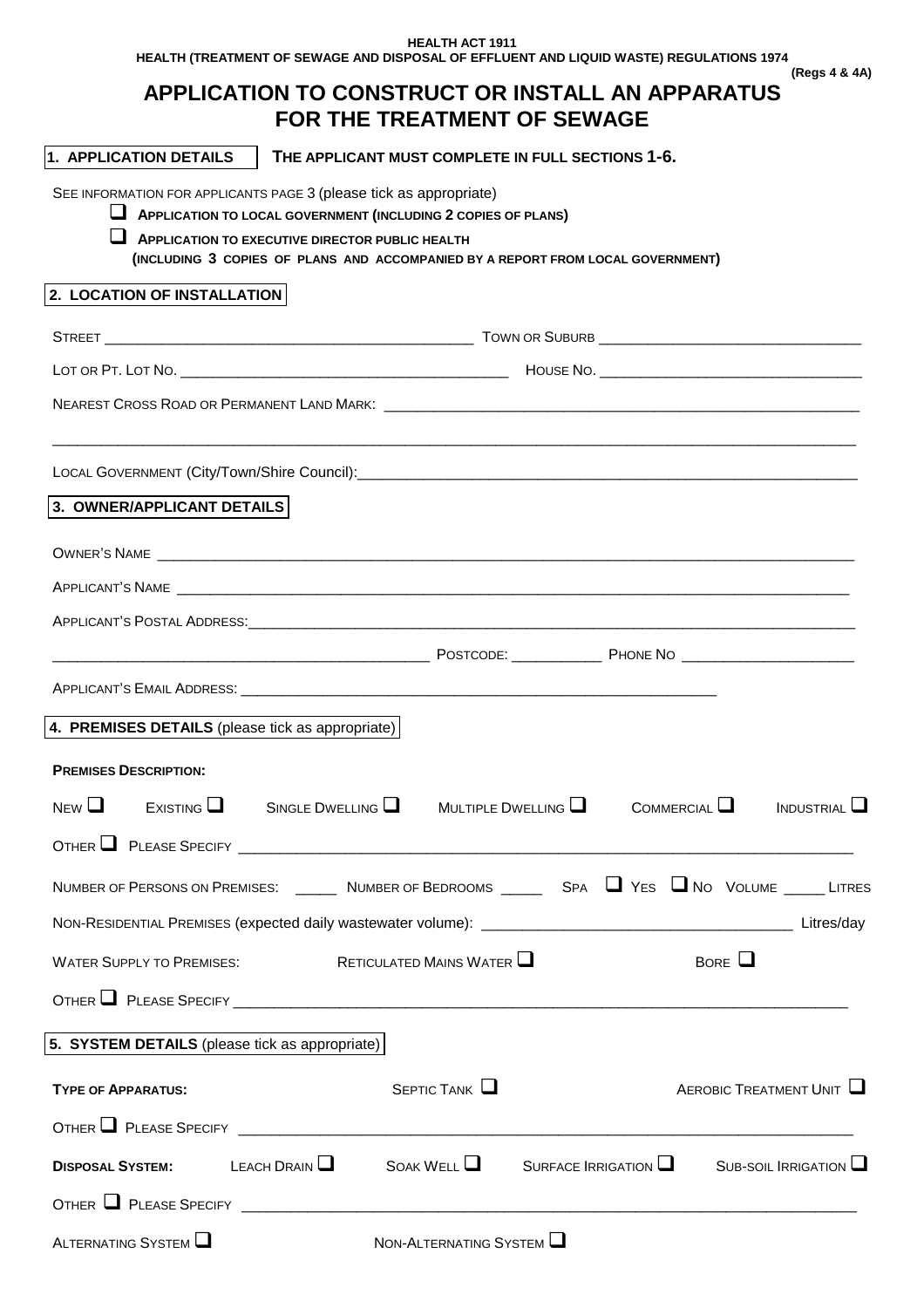#### **6. DECLARATION AND SIGNATURE OF APPLICANT**

| 6. DECLARATION AND SIGNATURE OF APPLICANT  |      |                                                                                                                                                              |                                               | I hereby apply as the owner, or the person authorised to act on behalf of the owner, for approval to construct or install the                                                                                                                      |                           |
|--------------------------------------------|------|--------------------------------------------------------------------------------------------------------------------------------------------------------------|-----------------------------------------------|----------------------------------------------------------------------------------------------------------------------------------------------------------------------------------------------------------------------------------------------------|---------------------------|
| from boundaries and water supplies/source. |      |                                                                                                                                                              |                                               | apparatus as referred to above. I have attached _____ copies of a site plan, (see attached information sheet for<br>requirements for plans) showing the location of the apparatus and all relevant dimensions and site detail, including distances |                           |
|                                            |      |                                                                                                                                                              |                                               | Also attached (if required) is a local government report for an application to the Executive Director Public Health.                                                                                                                               |                           |
|                                            |      |                                                                                                                                                              |                                               |                                                                                                                                                                                                                                                    |                           |
| Please print name:                         |      |                                                                                                                                                              |                                               |                                                                                                                                                                                                                                                    |                           |
|                                            |      | <b>LOCAL GOVERNMENT OFFICE USE</b>                                                                                                                           |                                               |                                                                                                                                                                                                                                                    |                           |
| <b>7. SITE CONDITIONS</b>                  |      |                                                                                                                                                              |                                               |                                                                                                                                                                                                                                                    |                           |
| <b>NATURE OF SOIL:</b>                     | SAND | $G$ RAVEL $\Box$                                                                                                                                             | $L$ OAM $\Box$                                | CLAY                                                                                                                                                                                                                                               |                           |
|                                            |      | OTHER SPECIFY <b>2008</b> SPECIFY <b>2008</b>                                                                                                                |                                               |                                                                                                                                                                                                                                                    |                           |
|                                            |      |                                                                                                                                                              |                                               | DEPTH FROM NATURAL GROUND LEVEL TO HIGHEST KNOWN PERMANENT/SEASONAL OR TIDAL WATER TABLE (mm) ______                                                                                                                                               |                           |
|                                            |      |                                                                                                                                                              |                                               |                                                                                                                                                                                                                                                    |                           |
|                                            |      | WILL THE APPARATUS BE INSTALLED IN ANY OF THE FOLLOWING LOCATIONS:<br>IN AN AREA LIKELY TO BE SUBJECT TO FLOODING OR INUNDATION IN A 1:10 YEAR RETURN EVENT. |                                               | WITHIN 30 M OF A WELL, BORE, WATERCOURSE, DAM INTENDED TO BE USED FOR HUMAN CONSUMPTION $\Box$ YES<br>$\Box$ YES                                                                                                                                   | $\square$ No<br>$\Box$ No |
| <b>8. CONDITIONS OF APPROVAL</b>           |      |                                                                                                                                                              |                                               |                                                                                                                                                                                                                                                    |                           |
|                                            |      |                                                                                                                                                              |                                               | TYPE OF DISPOSAL SYSTEM AND DIMENSIONS: WELL ASSESSED FOR A STATE OF DISPOSAL SYSTEM AND DIMENSIONS:                                                                                                                                               |                           |
|                                            |      |                                                                                                                                                              |                                               |                                                                                                                                                                                                                                                    |                           |
|                                            |      |                                                                                                                                                              |                                               |                                                                                                                                                                                                                                                    |                           |
|                                            |      |                                                                                                                                                              |                                               |                                                                                                                                                                                                                                                    |                           |
|                                            |      |                                                                                                                                                              |                                               |                                                                                                                                                                                                                                                    |                           |
|                                            |      |                                                                                                                                                              |                                               |                                                                                                                                                                                                                                                    |                           |
| 9. APPROVAL                                |      |                                                                                                                                                              | $\Box$ APPROVED (subject to above conditions) |                                                                                                                                                                                                                                                    |                           |

| DELEGATE OF LOCAL GOVERNMENT: |              |       |  |
|-------------------------------|--------------|-------|--|
| LOCAL GOVERNMENT:             |              | DATE: |  |
| RECEIPT NO.                   | APPROVAL NO. | FEE:  |  |

 $\Box$  REFUSED (reasons for refusal attached)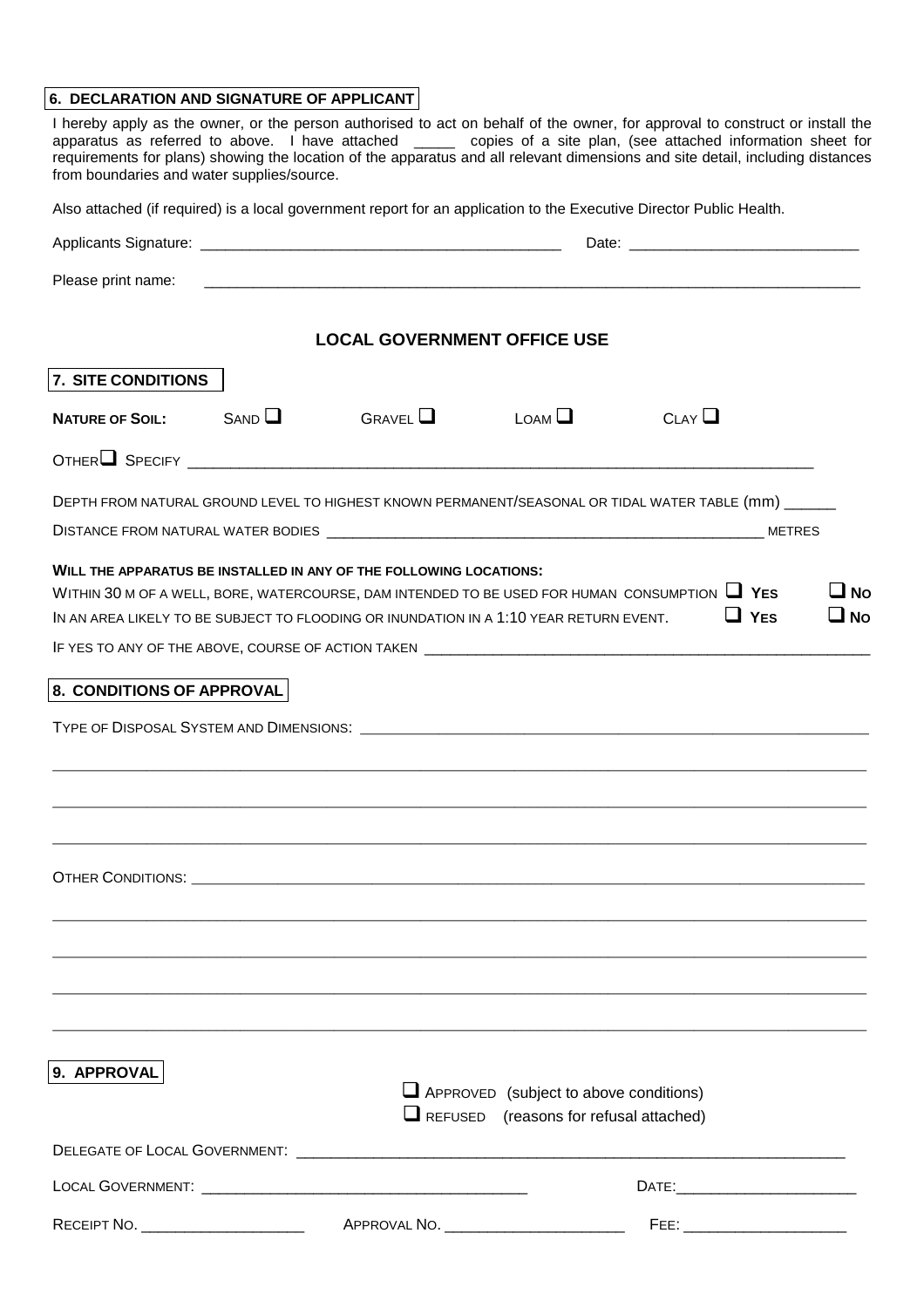# **INFORMATION FOR APPLICANTS**

APPLICANTS SHOULD COMPLETE SECTIONS **1-6** OF THE APPLICATION AND SIGN THE DECLARATION.

# **DRAWINGS**

## **EACH APPLICATION MUST BE ACCOMPANIED BY:**

- **2 COPIES OF A SITE PLAN (FOR APPLICATIONS TO LOCAL GOVERNMENT)**
- **3 COPIES OF A SITE PLAN (FOR APPLICATIONS TO THE EXECUTIVE DIRECTOR PUBLIC HEALTH)**

SITE PLANS SHOULD BE DRAWN TO A SCALE OF 1:100, AND LABELLED WITH ALL DIMENSIONS AND INCLUDE THE FOLLOWING DETAIL:

- LOCATION OF THE APPARATUS AND ALL DRAINS AND PIPEWORK
- DISTANCE OF THE APPARATUS FROM ALL BUILDINGS, BOUNDARIES, BORES, WATERWAYS AND WATER BODIES
- DISTANCE OF ALL RECEPTACLES FOR DRAINAGE FROM TRAFFICABLE AREAS.

## **SUBMISSION OF APPLICATION**

## **APPLICATIONS FOR APPROVAL BY LOCAL GOVERNMENT, APPLY ONLY TO THE FOLLOWING:**

- **A SINGLE DWELLING ON A SINGLE LOT**
- **ANY OTHER BUILDING THAT PRODUCES NOT MORE THAN 540 LITRES OF SEWAGE PER DAY.**

#### **APPLICATIONS FOR APPROVAL BY THE EXECUTIVE DIRECTOR PUBLIC HEALTH APPLY TO:**

#### • **ALL OTHER SITUATIONS EXCEPT AS REFERRED TO ABOVE.**

ONCE THE APPLICATION FORM HAS BEEN COMPLETED IT SHOULD BE SUBMITTED TOGETHER WITH THE PLANS TO THE LOCAL GOVERNMENT. WHERE AN APPLICATION REQUIRES THE APPROVAL OF THE EXECUTIVE DIRECTOR PUBLIC HEALTH, A LOCAL GOVERNMENT REPORT MUST ALSO BE PROVIDED. (SEE APPROVALS BY EXECUTIVE DIRECTOR PUBLIC HEALTH BELOW)

THE LOCAL GOVERNMENT WILL HELP YOU DETERMINE TO WHOM THE APPLICATION SHOULD BE MADE, WHETHER A LOCAL GOVERNMENT REPORT IS REQUIRED, AND THE FEES PAYABLE.

## **APPROVALS BY EXECUTIVE DIRECTOR PUBLIC HEALTH**

WHERE AN APPLICATION REQUIRES THE APPROVAL OF THE EXECUTIVE DIRECTOR PUBLIC HEALTH, THE APPLICANT SHOULD COMPLETE THE APPLICATION FORM AND ATTACH THE FOLLOWING:

- 3 COPIES OF THE SITE PLAN
- A LOCAL GOVERNMENT REPORT

TO ASSIST IN THE APPROVAL PROCESS, IT IS SUGGESTED THAT THE APPLICATION IN THE FIRST INSTANCE BE LODGED WITH THE LOCAL GOVERNMENT (SO THAT A LOCAL GOVERNMENT REPORT CAN BE ISSUED) AND THEN FORWARDED TO:

> **Water Unit Environmental Health Directorate Department of Health PO Box 8172 PERTH BUSINESS CENTRE WA 6849**

AN EMAIL WITH DETAILS ON THE PAYMENT METHODS OF THE EXECUTIVE DIRECTOR PUBLIC HEALTH \$35 FEE WILL BE SENT TO THE APPLICANT'S EMAIL ADDRESS. PLEASE NOTE THAT THE APPLICATION WILL NOT BE PROCESSED UNTIL PAYMENT IS MADE AS INSTRUCTED.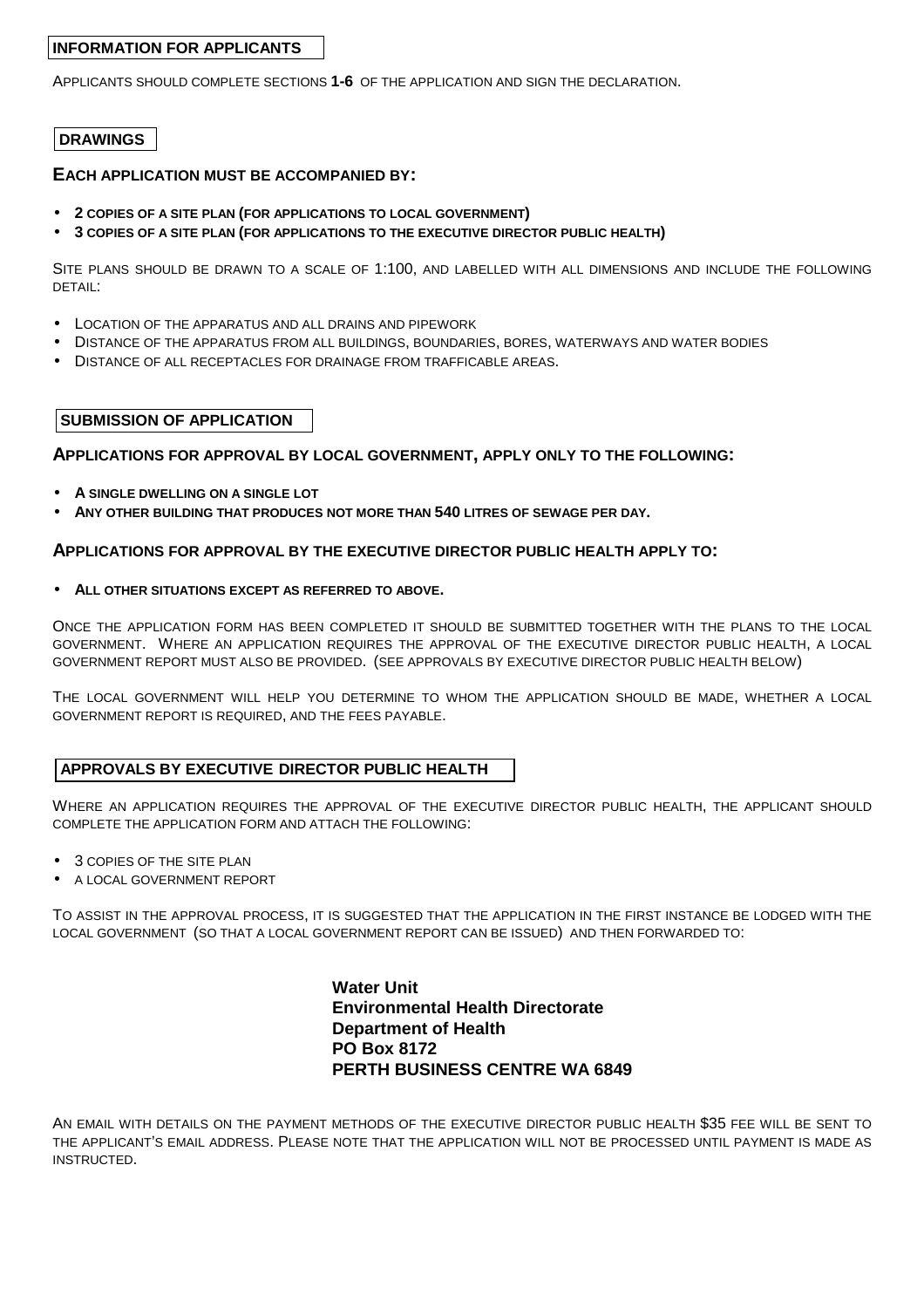# **WORK NOT TO COMMENCE**

IF THE PLANS ARE APPROVED OR REFUSED, THE APPLICANT WILL BE NOTIFIED.

## **PLEASE NOTE THAT TO START WORK ON THE CONSTRUCTION OR INSTALLATION OF AN APPARATUS WITHOUT APPROVAL IS AN OFFENCE UNDER SECTION 107(2) OF THE HEALTH ACT 1911.**

# **PERMIT TO USE APPARATUS**

WHEN YOU HAVE OBTAINED APPROVAL, YOU MAY PROCEED WITH THE CONSTRUCTION OR INSTALLATION OF THE APPARATUS. BEFORE SEALING THE SEPTIC TANK OR COVERING THE DRAINS, NOTIFY AN ENVIRONMENTAL HEALTH OFFICER FROM THE LOCAL GOVERNMENT, SO THAT THEY MAY INSPECT THE APPARATUS AND ISSUE A PERMIT TO USE THE APPARATUS.

**PLEASE NOTE THAT IT AN OFFENCE UNDER SECTION 107(4) OF THE HEALTH ACT 1911 TO USE AN APPARATUS BEFORE IT HAS BEEN INSPECTED AND A PERMIT TO USE THE APPARATUS ISSUED.** 

## **COMPLIANCE WITH REGULATIONS**

- CONSTRUCTION OF THE APPARATUS SHALL BE IN ACCORDANCE WITH THE REQUIREMENTS OF THE **HEALTH (TREATMENT OF SEWAGE AND DISPOSAL OF EFFLUENT AND LIQUID WASTE) REGULATIONS 1974.**
- ALL MATERIALS, PIPES, BENDS, JUNCTIONS, FITTINGS AND FIXTURES SHALL BE SOUND AND FREE FROM DEFECTS AND SHALL BE AUTHORISED AND INSTALLED IN ACCORDANCE WITH THE BY-LAWS OF THE WATER CORPORATION.
- APPROVAL WILL NOT BE GIVEN FOR THE INSTALLATION OF AN APPARATUS WHERE SEWER CONNECTION IS AVAILABLE AS PROVIDED FOR BY EITHER SECTION 72 OR SECTION 81 OF THE HEALTH ACT 1911.

# **FEES**

**ALL FEES (WITH THE EXCEPTION OF THE HEALTH DEPARTMENT OF WA APPLICATION FEE) SHOULD BE MADE PAYABLE TO THE LOCAL GOVERNMENT FOR THE DISTRICT IN WHICH THE APPARATUS WILL BE INSTALLED.** 

THE FOLLOWING FEES WILL APPLY:

| <b>LOCAL GOVERNMENT APPLICATION FEE</b>                                                                                       |                        | \$113.00            |
|-------------------------------------------------------------------------------------------------------------------------------|------------------------|---------------------|
| <b>HEALTH DEPARTMENT OF WA APPLICATION FEE</b><br>(a) WITH A LOCAL GOVERNMENT REPORT<br>(b) WITHOUT A LOCAL GOVERNMENT REPORT |                        | \$35.00<br>\$113.00 |
| <b>LOCAL GOVERNMENT REPORT FEE</b><br>(THIS FEE IS SET BY THE LOCAL GOVERNMENT)                                               | <b>RECOMMENDED FEE</b> | \$113.00            |
| FEE FOR THE GRANT OF A PERMIT TO USE AN APPARATUS<br>(INCLUDING ALL INSPECTIONS)                                              |                        | \$113.00            |

W:\PUBLIC HEALTH\EHD\WATER UNIT\WASTE\PUBLICATIONS\SECTION\FORMS\SEPTIC APPLICATION SEPTEMBER 2012.DOC